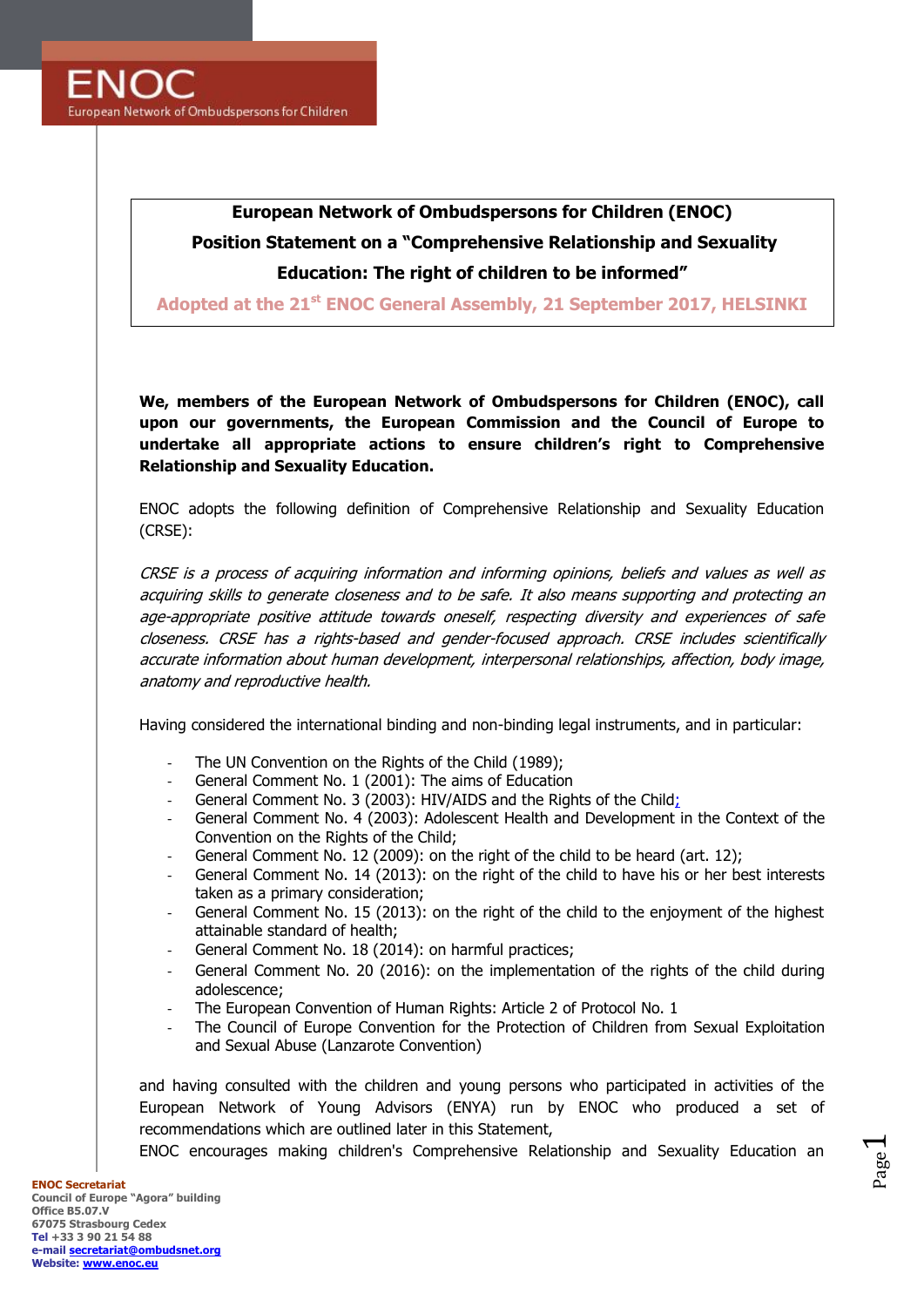integral part of the development of children's rights and well-being. The current task related to improving the quality of CRSE is to make it more responsive to the real issues and questions with which children and adolescents are struggling with. There are many competing sources offering contradictory information about sexuality and only a few of them provide reliable and ageappropriate facts. CRSE helps all children to explore and nurture positive values regarding themselves and their sexual and reproductive health. CRSE includes information and discussions about many topics; family life, relationships, culture and gender roles, contraception, childbirth and sexually transmitted infections, bodily integrity and also addresses human rights, sexual and gender diversity and equality, and threats such as prejudice, discrimination and sexual abuse. Children and young people need to learn about the risk of sexual exploitation and abuse in order to recognise these and to protect themselves as far as possible and to identify and access available sources of support.

The aim in Comprehensive Relationship and Sexuality Education is to support all children's sexual health including in early childhood education. This strengthens children's rights, health, safety skills, knowledge, positive self-image and body confidence. This needs to be done both in early childhood education and at home. Professionals need clear instructions and information on how to appropriately support both children and their parents around educating children about their bodies, relationships and sexuality.

ENOC urges that there must be national regulations and programmes for CRSE. Schools must have mandatory, consistent, systematic CRSE plans and content based on the needs of children. Teachers need high-level training and competences. Sexual health services for children should be close to them and available to help them. There should be educational campaigns to empower young people to form their own identities and sexual orientation.

# **ENOC recommends the following actions to strengthen CRSE:**

# **1. Children have the right to be safe**

Comprehensive Relationship and Sexuality Education provides extensive support for the development and growth of children and young people. For example children's safety education promotes children's self-esteem and self-confidence, coping skills, emotional resilience and wellbeing, interactive skills and good interpersonal relationships and encourages them to talk about difficult issues. Safety education teaches children skills which may help them avoid bullying , violence, incitement, harassment and sexual abuse or, in case they end up in such situations, help them to protect themselves, defend their boundaries and report to a responsible adult whom they trust. This in turn makes adults more sensitive to children and young people's issues.

One misconception is that children should be given an answer only if they ask a question and only to the question they ask. This does not take into account the fact that children socialise early and learn taboos and norms, which can mean that they are not likely to ask anything. This is particularly the case if a topic causes discomfort among adults, sensitive, shy or frightened children keep silent. Also children are not always aware or capable of asking about their rights or ethical issues. For these reasons, they must be encouraged to ask, wonder and express themselves.

Page  $\boldsymbol{\sim}$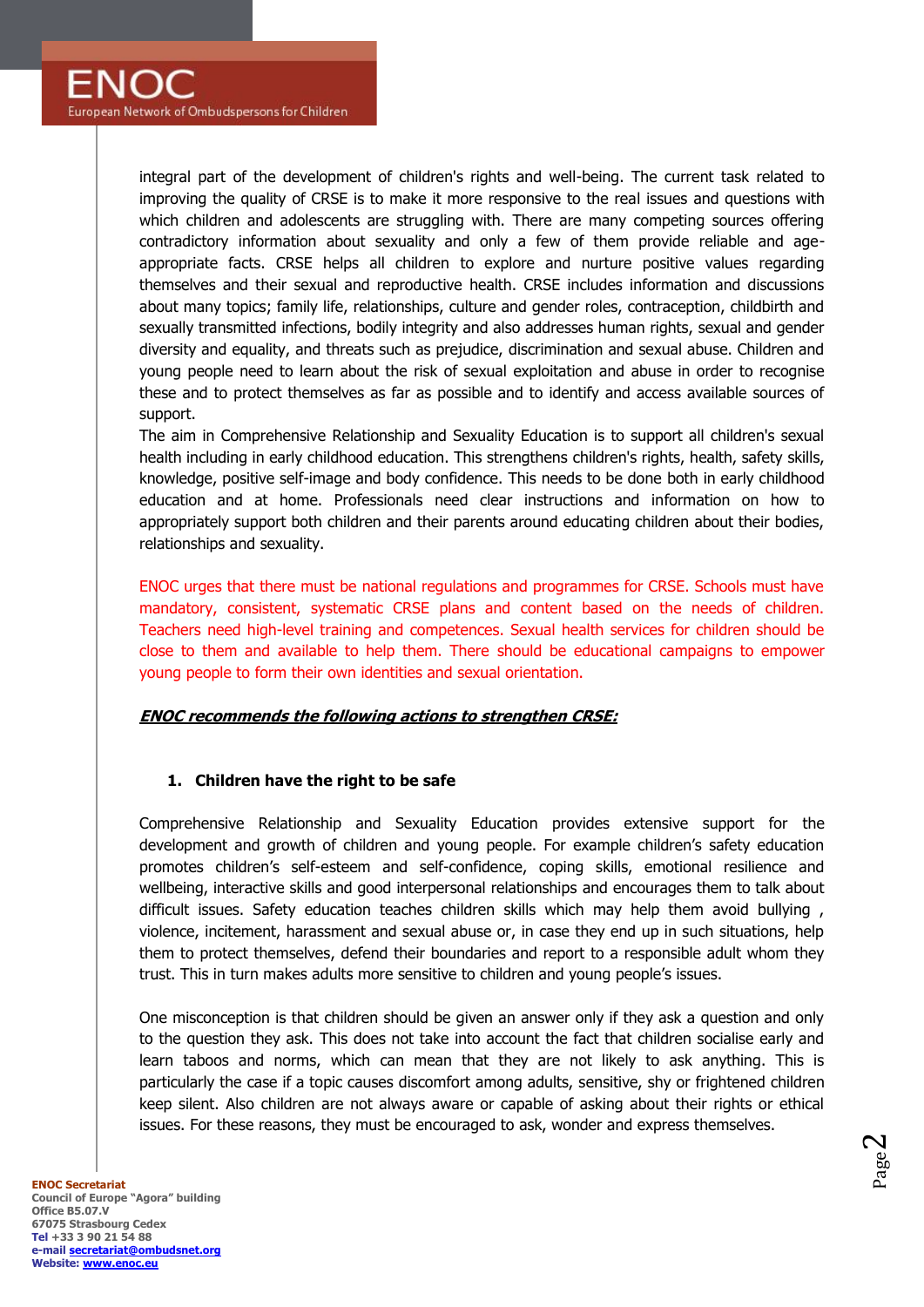ENOC urges Governments to support parents and professionals to hear children and empower them to express their views and also fears. Parents and professionals must be guided in fulfilling this task and helped in giving sexuality and relationship education.

# **2. CRSE in education from early childhood onwards**

Children express their sexuality and curiosity in several ways at home, in day care and at school, yet adults may override their right and need for sexuality education. For example, 0–6-year-old children may ask questions or express their sexuality through their behaviour on a daily basis. Early childhood education and care professionals are usually left without training and instructions on how to respond to children and must guess what constitutes normal, deviant or alarming behaviour. It has to be ensured that children are not afraid of turning to an adult with any questions or problems and that all questions that children have are answered.

Fears and misconceptions cause resistance to children's age-appropriate CRSE. Adults themselves have rarely received any high-quality, developmentally adequate CRSE in their childhood, but many have negative experiences of badly provided information. This raises understandable fears, concerns and a desire to protect their own children. In addition, poor-quality information available on the Internet and content that jeopardizes children's development further emphasizes the need to provide children and their parents or guardians with sexuality education that is high quality, takes account of the child's and their specific needs.

Professionals' competences and willingness to implement CRSE vary and children do not receive equitable, reliable, age-appropriate responses and information to ensure their well-being and development. Symptoms of health-related problems or abuse may be missed or ignored. A young person needs extensive information in a timely manner on all areas related to CRSE. It has to be planned and agreed on how to answer for example questions about pregnancy, how it starts, and giving birth. ENOC notes that the mandatory 'health education' including a curriculum of CRSE has decreased teenage abortions. $<sup>1</sup>$ </sup>

ENOC recommends that a mandatory high-quality CRSE is included within early-childhood education, primary, elementary and secondary education. Professionals, e.g. teachers, supported by external actors must have adequate education and in-service training in CRSE.

#### **3. Health care and counselling services should meet the needs of children**

Part of high-quality CRSE is to provide children with easily accessible health care services that give them the opportunity to access personal advice and services. It is particularly important that the services respect the child's right to be informed and right to privacy. Children must also have the opportunity to access the services independently. In addition, contraception should be free of charge. Integrating services as part of the school environment is recommended. This may increase access to appropriate information and services.

 $\overline{a}$ 

Page  $\infty$ 

 $1$  Kirby DB, Laris B, Rolleri LA. Sex and HIV education programs: their impact on sexual behaviors of young people throughout the world. J Adolesc Health 2007;40(3):206-217. AND Apter D. Sexuality education programmes and sexual health services: links for better sexual and reproductive health. Entre Nous 2016;69:12-13.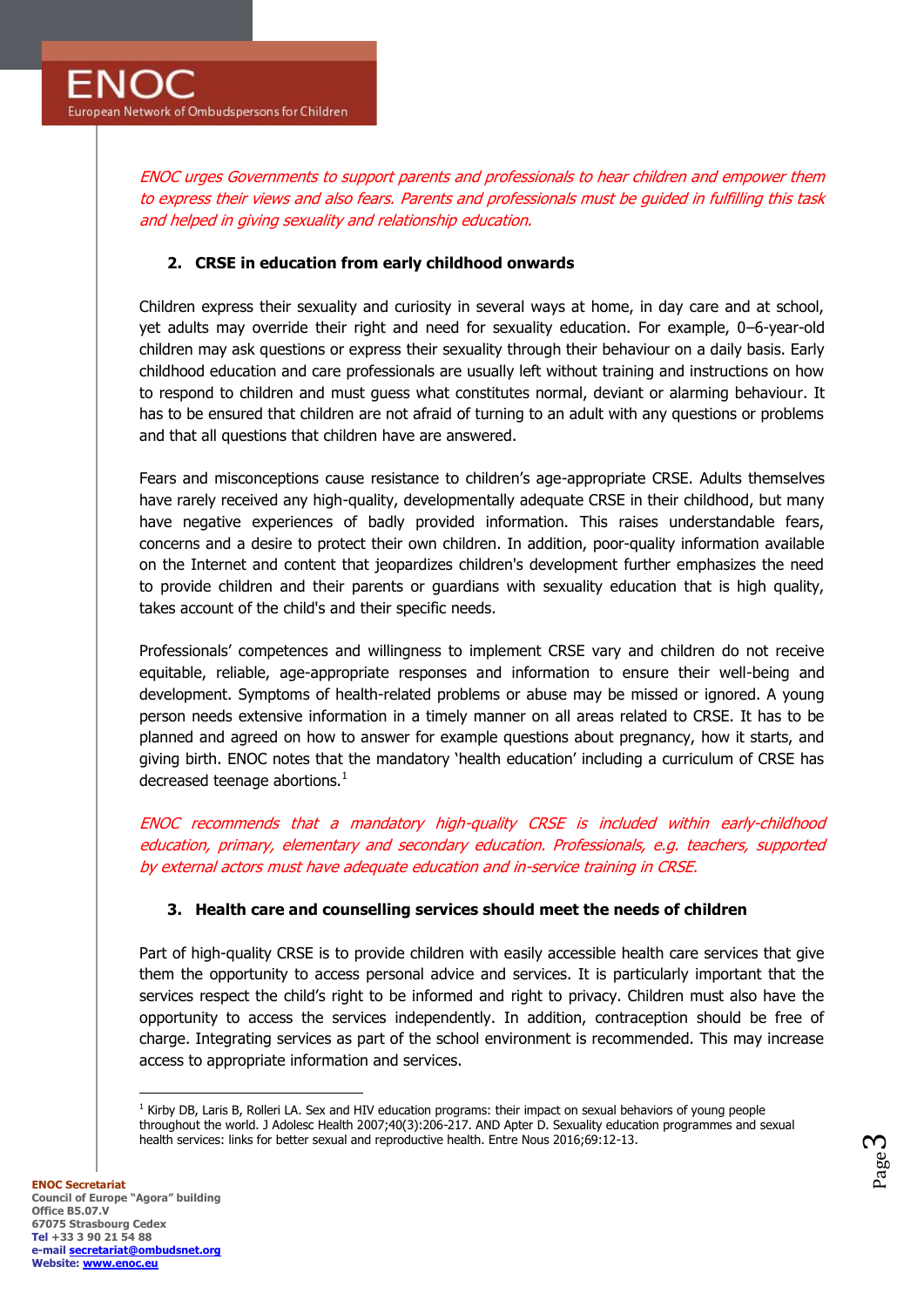The professional skills of health care professionals are strongly defined by their ability to hear children, and their skills in face-to-face contacts with children. The professionals must have sufficient time to get to know the children. They must possess strong competencies and the right attitude for dealing with, for example, issues relating to gender and sexual minorities and ending the discrimination of LGBTIQ people. The key is to acknowledge that a child may broach a relationship and sexual health issues during a regular, periodic health examination.

ENOC recommends strengthening the quality and availability of sexual health services. The competencies of health care professionals' face-to-face contacts with children and adolescents must be improved.

# **4. Knowledge base must be strengthened**

Europe is missing data on the quality and level of children's CRSE. With data on the current situation, it would be possible to develop services, make necessary advocacy plans and boost communication strategies.

Governments must develop indicators for measuring the sexual health of children and adolescents. However, data production is not enough; children must be talked to in order to hear their views and experiences. It is important that the indicators contain both experience data of children and adolescents and data on the well-being of children available in various dataset records.

ENOC recommends that the European Commission and the Council of Europe jointly launch the preparation of a periodic, e.g. every three years, report on the state of CRSE of children. National and regional governments should launch campaigns in social media about relationship and sexuality education.

# **5. International treaties are binding for all states parties – the obligations of international treaties must be taken seriously**

The UN Convention on the Rights of the Child gives a right to CRSE to each child. Children have a right to be informed, right to education, right to health care and right to non-discrimination. Cultural or religious reasons cannot override a State´s obligation to follow the international law.

The European Ombudspersons for Children recognise the need to bolster the efficient rights-based execution of children's rights. In addition to the obligations set out in the UN Convention on the Rights of the Child, being able to promote the sexual health of children, requires knowing the General Comments issued by the UN Committee on the Rights of the Child

ENOC urges governments to take effective measures to implement CRSE and to include in their periodic reports to UN Committee on the Rights of the Child reference to the actions taken to promote the CRSE.

> Page  $\overline{\mathcal{A}}$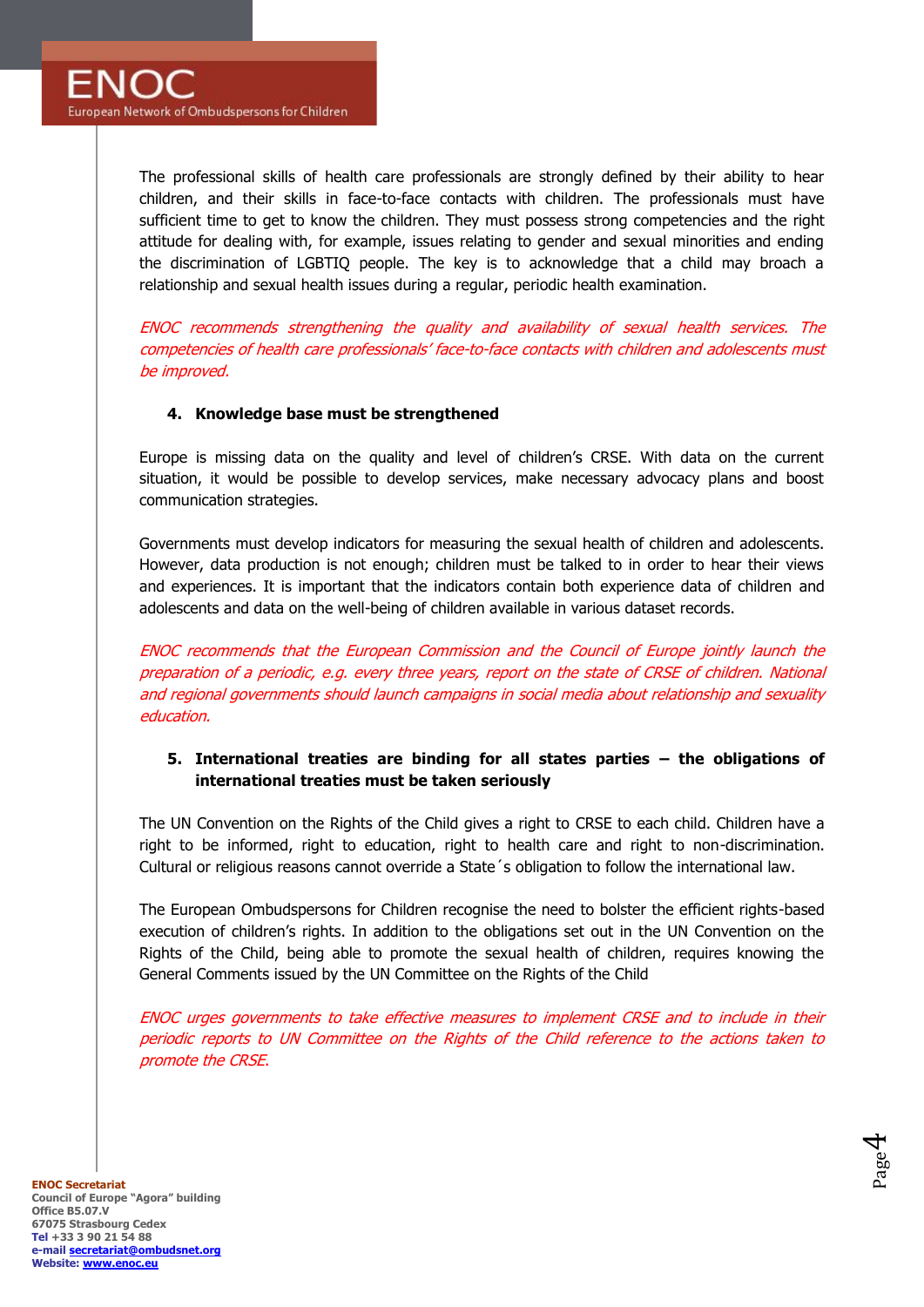# **RECOMMENDATIONS FROM EUROPEAN NETWORK OF YOUTH ADVISORS (ENYA)**

As part of the generation of this statement ENOC liaised with children and young people from all over Europe and they put forward a range of recommendations which are both different and at times mirror those above. These are listed here as a vital indication of the importance of hearing directly from those most directly affected by the current poor CRSE programmes in different countries.

- A compulsory non-assessed subject on personal and social development, including sexual education, should be introduced in the curriculum of all schools and be taught by specially trained professionals. It should start in primary school, go on until high school and be age appropriate. This subject should include reference to emotional aspects of sexuality and relationships and provide information about pleasure, love, feelings and sexual practices, the notion of consent, gender and transgender identities, legislation related to relevant issues, etc. It should be a moment for children to ask all their questions without taboo.
- Interactive talks for young people regarding sexuality education should take place in schools, supported by specialized professionals who should help children and young people build healthy relationships and to identify abusive/unhealthy relationships. Appropriate child friendly tools should be used in these talks such as animations, videos, movies etc.
- Different relationships should be normalized, we need to stop highlighting them and stop LGBTIQ discrimination.
- Counsellors should be present and available to students in every school. These counsellors should have relevant education and experience, so that they can properly and seriously address students' concerns, helping them to overcome them and giving them advice. School staff should be able to refer students to support services or professionals in the community, when appropriate, for particular issues**.**
- All teachers should be educated specifically to help young people to build healthy relationships and to identify abusive / unhealthy relationships. Educators should be better trained to recognise LGBTIQ discrimination, sexual harassment and to be able to freely speak about emotional and sexual education if needed.
- Educational campaigns should develop to empower young people to form their own identities and sexual orientation.
- Gender neutral toilets should be available in schools.
- Social stigma need to stop towards virginity. Reinforce sanctions to doctors who deliver virginity certificates.
- Provide access of young people to contraceptives.
- Training for parents should include how to speak to children about sex without being